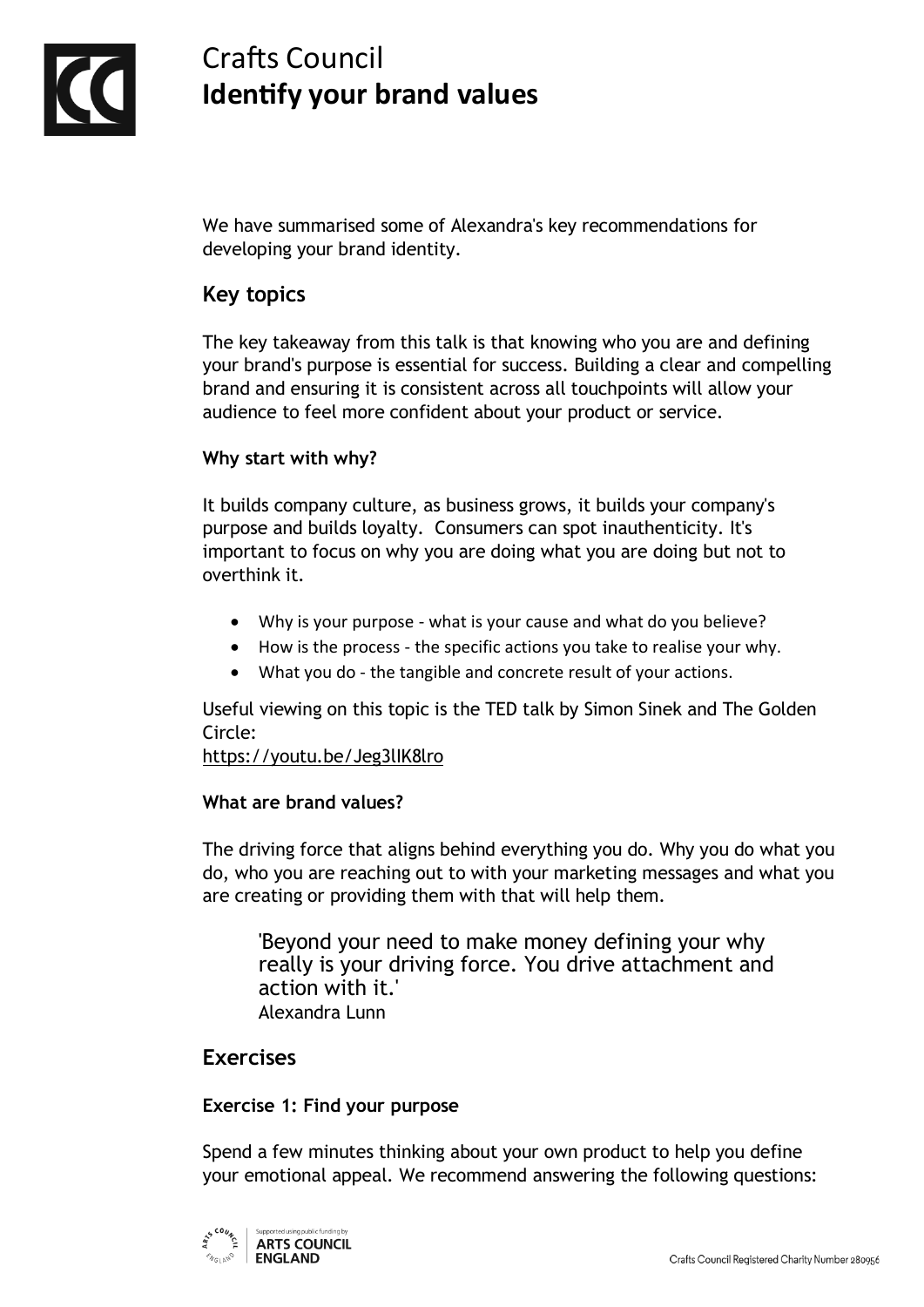

- I/we want to help (your demographic)
- How you want them to feel (emotional link to your work or services)
- When they interact with your product

These questions help you answer the problem your product or service is trying to solve for the customers you are aiming your product at.

#### **Case study 1**

A screen-print textile designer whose work evokes classic Georgian era with a modern colour palette.

- This designer wants to help those interested in this aesthetic.
- The designer wants their products to make their clients feel happy, content and confident, giving them a feel of status in their own homes.
- This designer wants customers to interact with the products in their own homes, in hotels they stay in and through stylized country magazines.

#### **Exercise 2: Define your own narrative**

If you're not taking control of your brand, others will do it for you. Think about what is important to your team culture, what makes your offering unique and what drives your story.

Complete the below sentences:

- 1. What defines us is…
- 2. We are in the business of…
- 3. We believe…
- 4. We are passionate about…
- 5. We obsess over…
- 6. We go after…
- 7. We are defined by…

© Source: [Sonder & Tell](https://sonderandtell.com/)

#### **Case study 2**

A designer-maker jeweller whose work uses found objects and materials with a colourful and playful aesthetic. This jeweller employs an intern and defines themselves as 'we' for their brand.

- 1. What defines us is our playful bold style for all generations
- 2. We are in the business of giving our customers confidence
- 3. We believe in joy
- 4. We are passionate about repurposing waste
- 5. We obsess over found objects